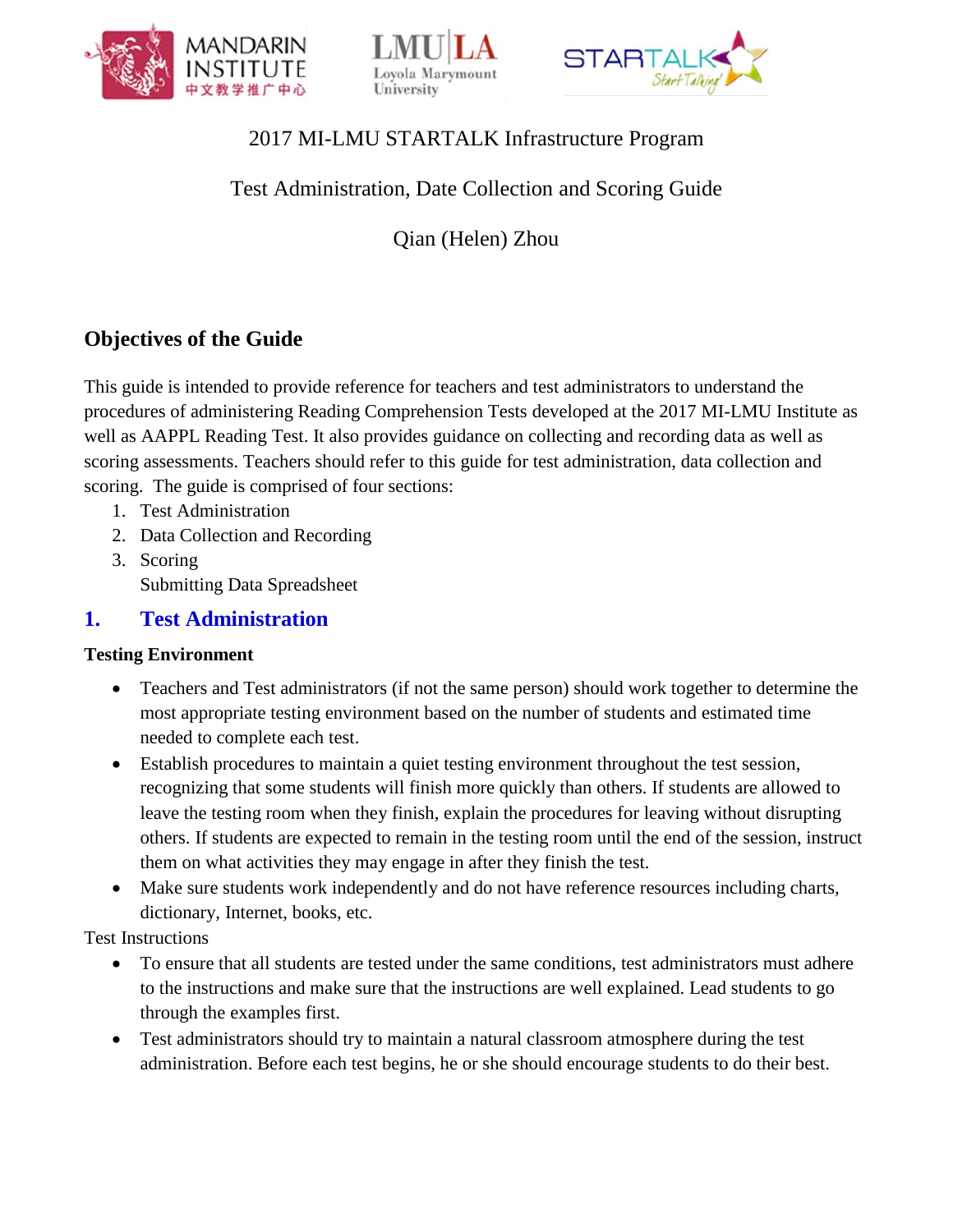





### **AAPPL Testing Instructions**

- Before administering AAPPL test, lead students to go through AAPPL reading demo test first to ensure they are familiar with the test format.
- AAPPL Reading test takes approximately 15 to 30 minutes, but it may take longer. It is an adaptive test meaning that the more they know the longer the test may take. Make sure that students are aware.
- Explain to students that AAPPL Reading test is a proficiency-based test. They may find some items very challenging. Encourage students to do their best and answer what they can.

## **2. Data Collection and Recording**

- All data should be recorded using our Data Collection Spreadsheet. Please provide all the information required by the Spreadsheet.
- Please do not make any change to titles and orders of the columns.
- Everyone should fill out the AAPPL Registration Form, including those who are taking AAPPL through their own schools.
- Each school is assigned a code, which is used to create student ID. You do not have to do anything on Spreadsheet 1.

| <b>School Code</b> | <b>School Name</b>                           |  |
|--------------------|----------------------------------------------|--|
| 10                 | <b>Broadway Elementary</b>                   |  |
| 20                 | <b>Chinese American International School</b> |  |
| 30                 | Denver Language School                       |  |
| 40                 | Lone Peak Elementary School                  |  |
| 50                 | North Park Elementary School                 |  |
| 60                 | <b>Stewart Elementary</b>                    |  |
| 70                 | Washington Yu Ying Public Charter School     |  |
| 80                 | Yinghua Academy                              |  |
| 90                 | Yu Ming Charter School                       |  |

#### **Spreadsheet 1: School Code**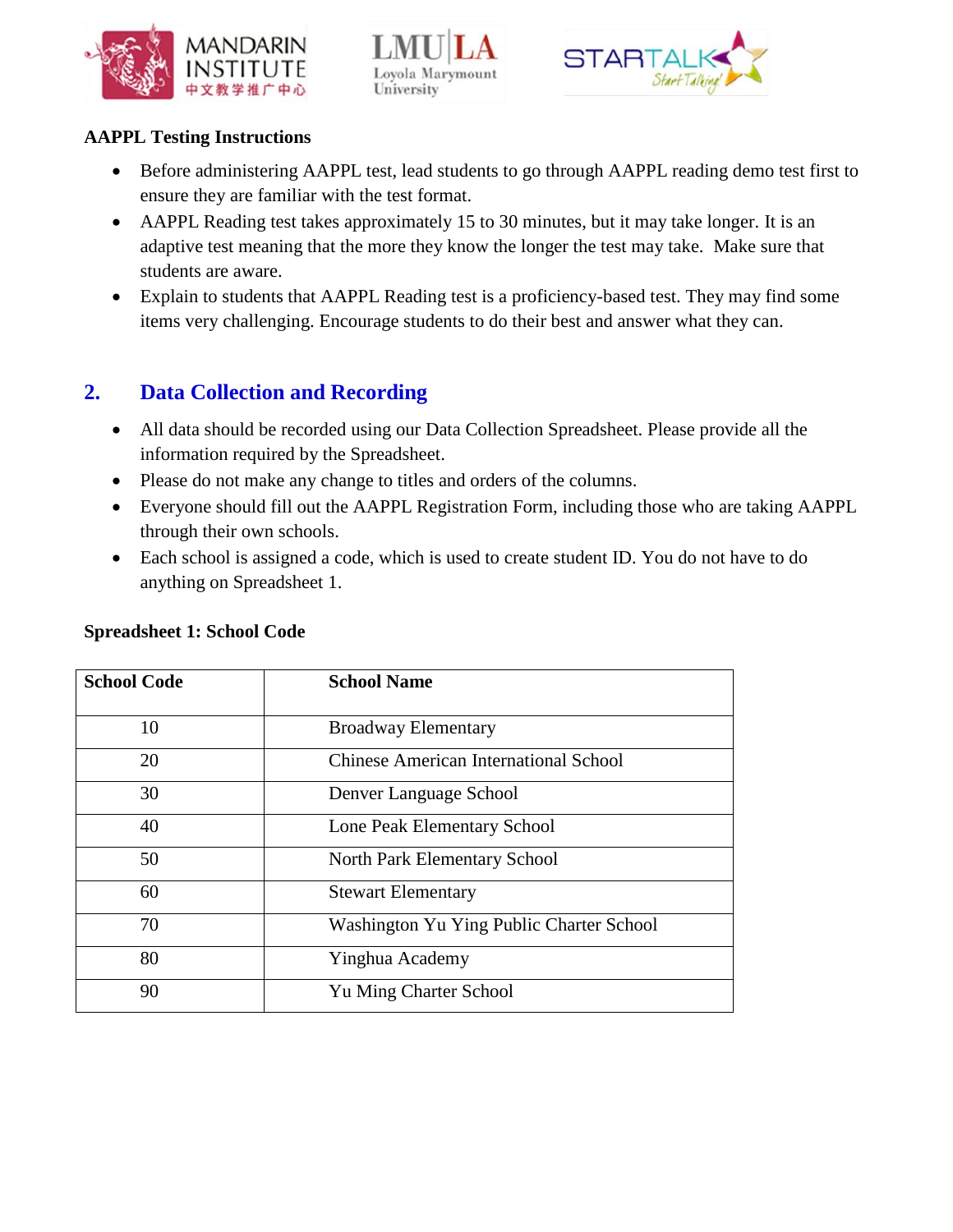





### **Spreadsheet 2: AAPPL Registration Form (Due Oct 16th, 2017)**

| Column A | <b>State</b> | Enter abbreviation of your state (e.g., CA)                                                      |  |
|----------|--------------|--------------------------------------------------------------------------------------------------|--|
| Column B | District     | Enter abbreviation of your school district. Leave blank if<br>private school                     |  |
|          |              | (e.g., SFUSD)                                                                                    |  |
| Column C | School       | Enter abbreviation of your school (e.g., CAIS)                                                   |  |
| Column D | Teacher      | Enter your name (First Name, Last Name)                                                          |  |
| Column E | Student ID   | Enter 6 digits here: School Code $(2)$ + Grade of Assessment<br>$(1)$ + ID number you assign (3) |  |
|          |              | e.g., 103001 (Broadway, Grade 3 test, student 1). This is                                        |  |
|          |              | the first student at Broadway Elementary taking third grade                                      |  |
|          |              | assessment.                                                                                      |  |
|          |              | 804064 (Yinghua, fourth grade assessment, student 64)                                            |  |
|          |              | Assign each student in a grade a number 001-300                                                  |  |

#### *\*Note:*

- *1. Here Test Grade refers to the test grade level you are administering. For example, if your students are currently in Grade 4, but you are administering 3 grade test, you should have 3 instead of 4 when creating student ID.*
- 2. *If multiple teachers in one school one grade are recording data, please make sure you communicate with each other so that each student is assigned a different number. For example, if there are three classes within the same school same grade, one teacher has 001-025, one has 026-050, and the other one has 051-075.*

| Column F | <b>Last Name</b>     | Enter student's last name                                        |  |
|----------|----------------------|------------------------------------------------------------------|--|
| Column G | <b>First Name</b>    | Enter student's first name                                       |  |
| Column H | <b>Chinese Name</b>  | Enter student's Chinese name (optional)                          |  |
| Column I | Gender               | Enter student's gender (F=female, M=male)                        |  |
| Column J | Language             | Enter "Chinese" here                                             |  |
| Column K | <b>Writing Style</b> | If the test is in simplified Chinese, enter "Simplified"; if the |  |
|          |                      | test is in traditional Chinese, enter "Traditional".             |  |
| Column L | Reading (ILS)        | If this student will take the AAPPL Reading test, enter "x".     |  |
| Column O | <b>Test Form</b>     | Enter "A" here                                                   |  |
| Column P | Course               | Enter the number of years in an immersion program.               |  |
|          | Level/Year of        |                                                                  |  |
|          | Study                |                                                                  |  |
| Column Q | Grade Level          | Enter the current grade level here $(3-5)$                       |  |
| Column R | Heritage Speaker     | Enter 1 if this student is a heritage speaker;                   |  |
|          |                      | Enter 0 if this student is not a heritage speaker.               |  |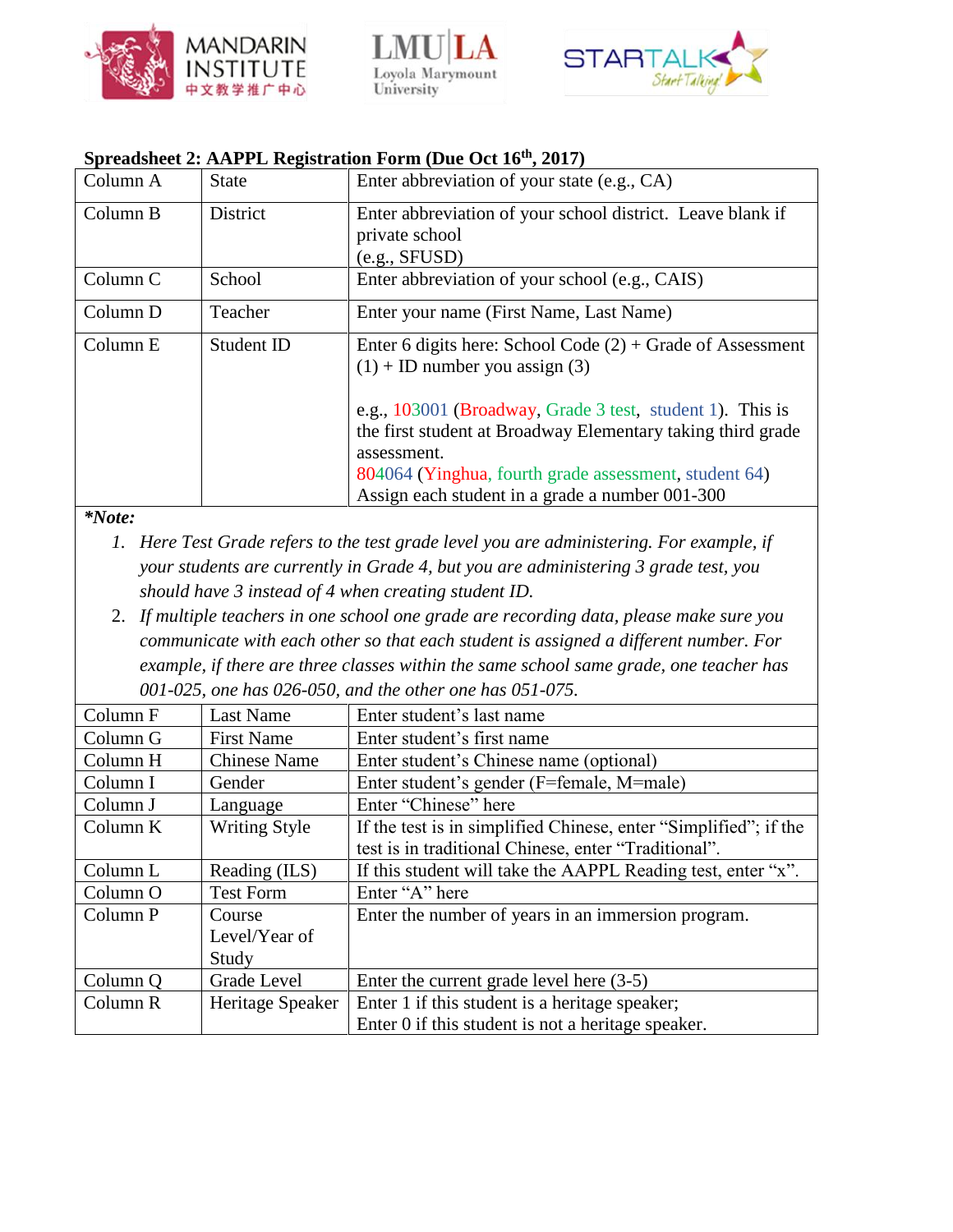





### **Spreadsheet 3: Testing Time (Due Dec 15th, 2017)**

| Row 2    | The time for first student to finish the test in minutes |
|----------|----------------------------------------------------------|
| Row 3    | The time for last student to finish the test in minutes  |
| Row 4    | Testing Dates (MM/DD)                                    |
| Column B | <b>Chinese Reading Comprehension Tests</b>               |
| Column C | Social Science Reading Comprehension Tests               |
| Column D | <b>Math Tests</b>                                        |
| Column E | <b>AAPPL Reading Test</b>                                |

## **3. Scoring & Data Recording**

- For all multiple choice format questions, please record students' answers  $(A/B/C/D)$ . When there is a missing answer, please record it as "\*". Please keep in mind that some fill-in-the-blank or cloze tests are also in multiple choice format.
- For all fill-in-the-blank or cloze tests, where only one character or word is required in the answer, please record  $1$  if students answer it correctly and record  $0$  if the answer is incorrect or missing.
- For all open-ended questions, where at least one sentence is required in the answer, please record 0-4 points or 0-3 points based on Grading Rubrics for each grade. Grading rubrics for each grade can be found in the following tables.
- **Grade 5 Only:** please record both comprehension and writing scores for each MLA and Social Science open-ended questions based on the grading rubrics.
- The process of scoring is repeated for all reading comprehension tests.

| Column A | Student ID        | Six-digit ID number, automatically populated from AAPPL            |  |
|----------|-------------------|--------------------------------------------------------------------|--|
|          |                   | <b>Registration Form</b>                                           |  |
| Column B | Last Name         | Automatically populated from AAPPL Registration Form.              |  |
| Column C | <b>First Name</b> | Automatically populated from AAPPL Registration Form.              |  |
| The Rest | Item (title,      | Each column corresponds to one item in one passage (passage)       |  |
| Columns  | item number,      | title and item number are specified);                              |  |
|          | score)            | If only passage title and item number are presented, this is a     |  |
|          |                   | multiple choice item. Record students' answer (A/B/C/D) or         |  |
|          |                   | "*" if there is a missing answer;                                  |  |
|          |                   | If $(0/1)$ is presented, this is a fill-in-the-blank question.     |  |
|          |                   | Record 1 if the answer is correct and 0 if the answer is           |  |
|          |                   | incorrect or missing;                                              |  |
|          |                   | If $(0-4)$ or $(0-3)$ is presented, this is an open-ended question |  |
|          |                   | that requires an answer in sentences. Record the points            |  |
|          |                   | (ranging from $0$ to $4$ ) based on the rubrics.                   |  |

### **Spreadsheet 4-6: Item Records and Scores** *(Send to [helenzhouqian@gmail.com](mailto:helenzhouqian@gmail.com) by Dec 15th, 2017)*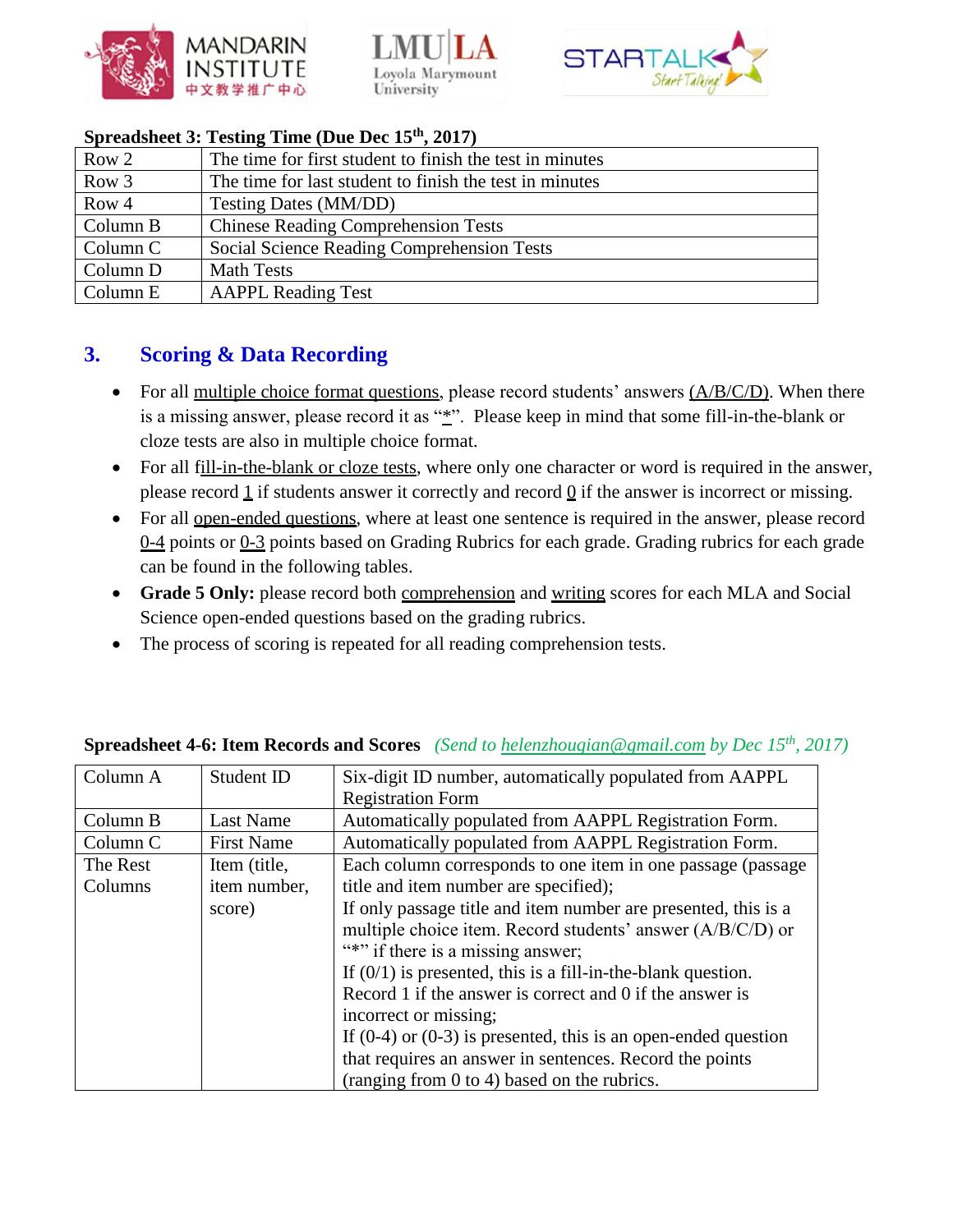





### **Table 1 Grade 3 Chinese and Social Science Open-ended Questions Grading Rubric**

| <b>Dimension: Content</b> |                                                                                                                                                                                                                                                                     |  |  |
|---------------------------|---------------------------------------------------------------------------------------------------------------------------------------------------------------------------------------------------------------------------------------------------------------------|--|--|
| <b>Score</b>              | <b>Description</b>                                                                                                                                                                                                                                                  |  |  |
| $\overline{4}$            | The student's response:<br>reflects <b>thorough</b> knowledge of the given reading text<br>fully addresses all parts of the prompt<br>$\bullet$<br>contains accurate detail(s) or evidence related to the text                                                      |  |  |
| $\overline{3}$            | The student's response:<br>reflects <b>general</b> knowledge of the given reading text<br>address all parts of the prompt<br>$\bullet$<br>contains mostly accurate detail(s) or evidence with minimal errors related to the text                                    |  |  |
| $\overline{2}$            | The student's response:<br>reflects <b>limited</b> knowledge of the given reading text<br>addresses part of the prompt<br>$\bullet$<br>contains some accurate detail(s) or evidence with a few errors related the text<br>$\bullet$                                 |  |  |
| 1                         | The student's response:<br>reflects <b>minimal</b> knowledge of the given reading text<br>$\bullet$<br>minimally addresses part of the prompt<br>$\bullet$<br>contains very few accurate detail(s) or evidence with several errors related to the text<br>$\bullet$ |  |  |
| $\theta$                  | The student's response is blank, incorrect, or does not address the prompt.                                                                                                                                                                                         |  |  |

| Table 2 Grade 3 Math Word Problems Grading Rubric |                                                                                              |  |  |
|---------------------------------------------------|----------------------------------------------------------------------------------------------|--|--|
| Math Word Problems Grading Rubric                 |                                                                                              |  |  |
| Number Sentence<br>1 Point                        | The math number sentence is written correctly including $+$ , $-$ , $x$ , $\div$ , $=$ signs |  |  |
| Strategy<br>1 Point                               | The strategy used matches the problem correctly.                                             |  |  |
| Answer<br>1 Point                                 | The answer to the math problem is correct and labeled.                                       |  |  |

#### **Table 2 Grade 3 Math Word Problems Grading Rubric**

\*Total points = 3 points if number sentences are applicable to the problem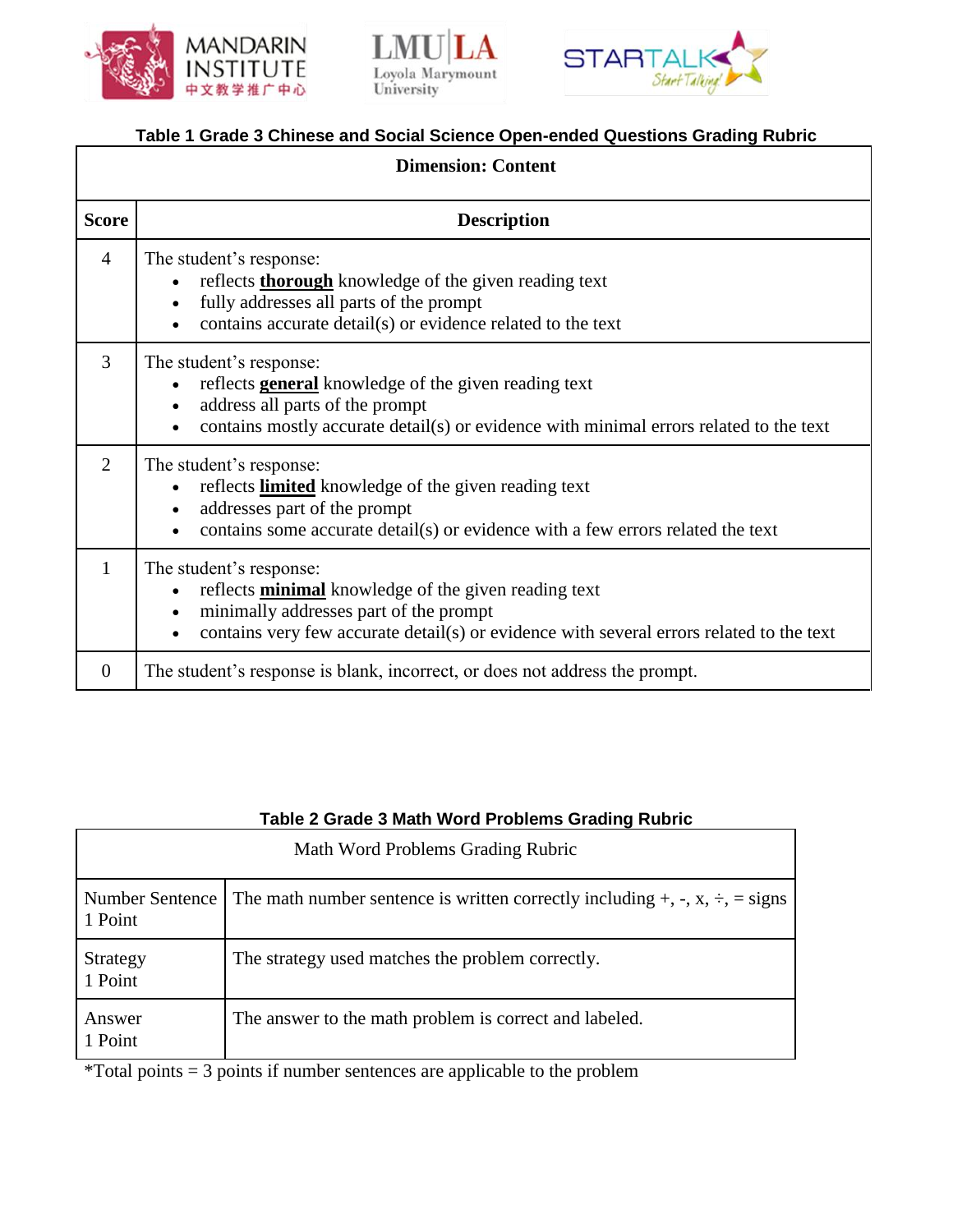





### **Table 3 Grade 4 MLA and Social Science Open-ended Questions Grading Rubric**

| Score          | Description                                                                                                                                                                                                                                                                                                   |
|----------------|---------------------------------------------------------------------------------------------------------------------------------------------------------------------------------------------------------------------------------------------------------------------------------------------------------------|
| $\overline{4}$ | Response<br>Thoroughly answers the question<br>Shows a clear understanding of the source text.<br>Uses complete sentences with moderate level of complexity<br>$\bullet$<br>Is written in pinyin or the characters the are accurate enough to be fully comprehended.                                          |
| 3              | Response<br>Generally answers the question<br>Shows a general understanding of the source text<br>$\bullet$<br>Uses complete sentences with low level of complexity<br>$\bullet$<br>Is written in pinyin or the characters and are mostly accurate, with some errors that limit<br>$\bullet$<br>understanding |
| $\overline{2}$ | Response<br>Answers the question with limited accuracy.<br>$\bullet$<br>Shows limited comprehension of the source text.<br>Is more than one word, but not a complete sentence<br>$\bullet$<br>Is written in pinyin and/or characters that are mostly illegible or challenging to<br>$\bullet$<br>understand.  |
| $\mathbf{1}$   | Response<br>Has some connection to the question<br>Shows minimal comprehension of the source text.<br>$\bullet$<br>Is mostly single words.<br>$\bullet$<br>Is written in pinyin and/or characters with minimal accuracy.                                                                                      |
| $\overline{0}$ | Response<br>No response<br>Response is illegible.<br>Response has no connection to the source text or question.                                                                                                                                                                                               |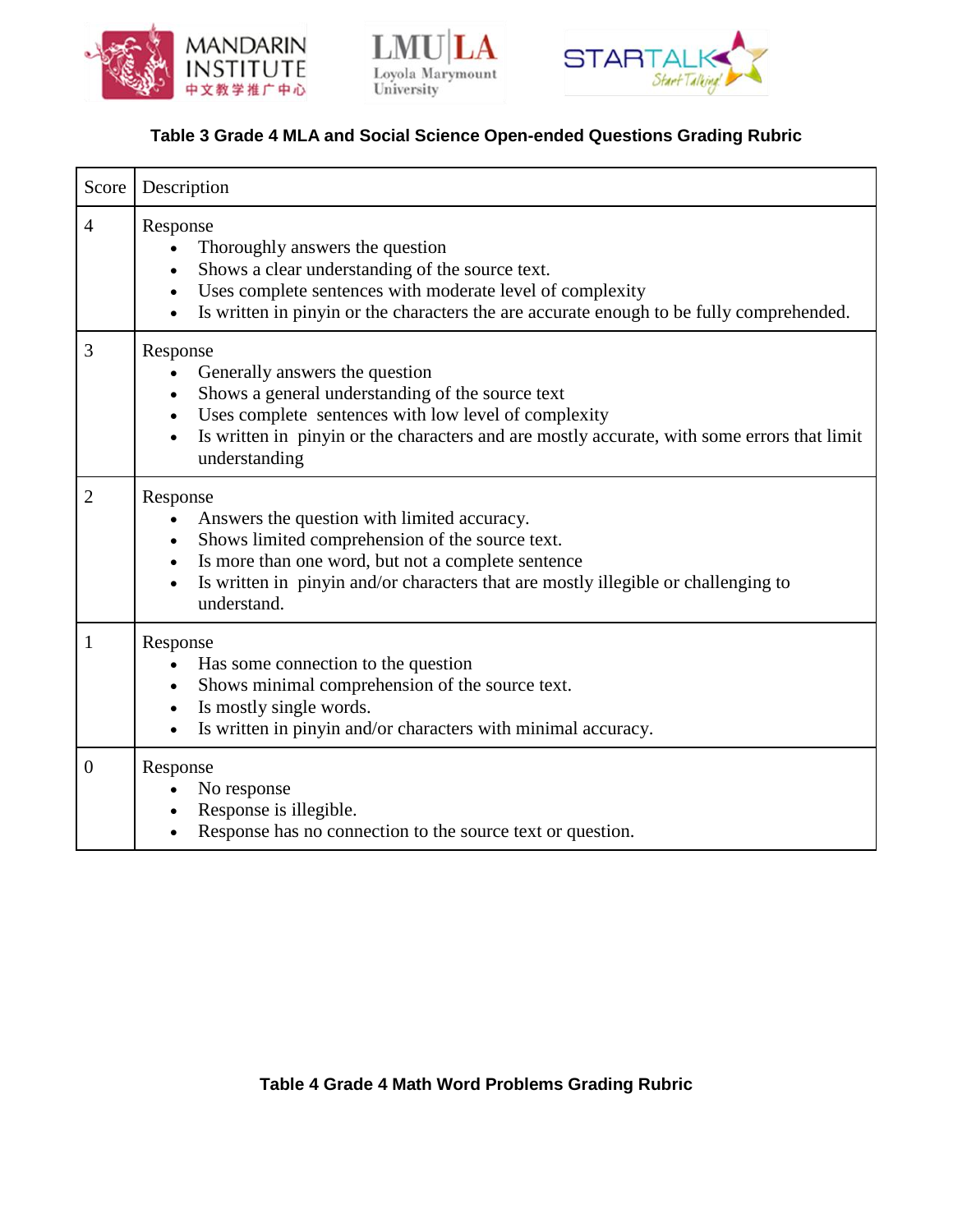





| Score          | Description                                                                                                                                                                                               |  |  |
|----------------|-----------------------------------------------------------------------------------------------------------------------------------------------------------------------------------------------------------|--|--|
| 4              | Response:<br>Uses correct operations to solve the question(s);<br>Is accurate;<br>$\bullet$<br>Answers in a complete sentence;                                                                            |  |  |
| 3              | Response:<br>Uses correct operations to solve the question(s);<br>Calculation may not be correct;<br>Answers in complete sentence<br>Shows correct answer, and operations, but is an incomplete sentence. |  |  |
| $\overline{2}$ | Response:<br>Shows part of (at least one step) of the operation correctly;<br>Answer is not correct;<br>$\bullet$<br>Is answered with a complete sentence;                                                |  |  |
| 1              | Response:<br>Operation is incorrect;<br>Answer is not correct;<br>Is answered with a complete sentence;                                                                                                   |  |  |
| $\overline{0}$ | Response:<br>Shows no correct operation;<br>• Answer is incorrect;<br>Is answered in number only, without a word production.<br>$\bullet$                                                                 |  |  |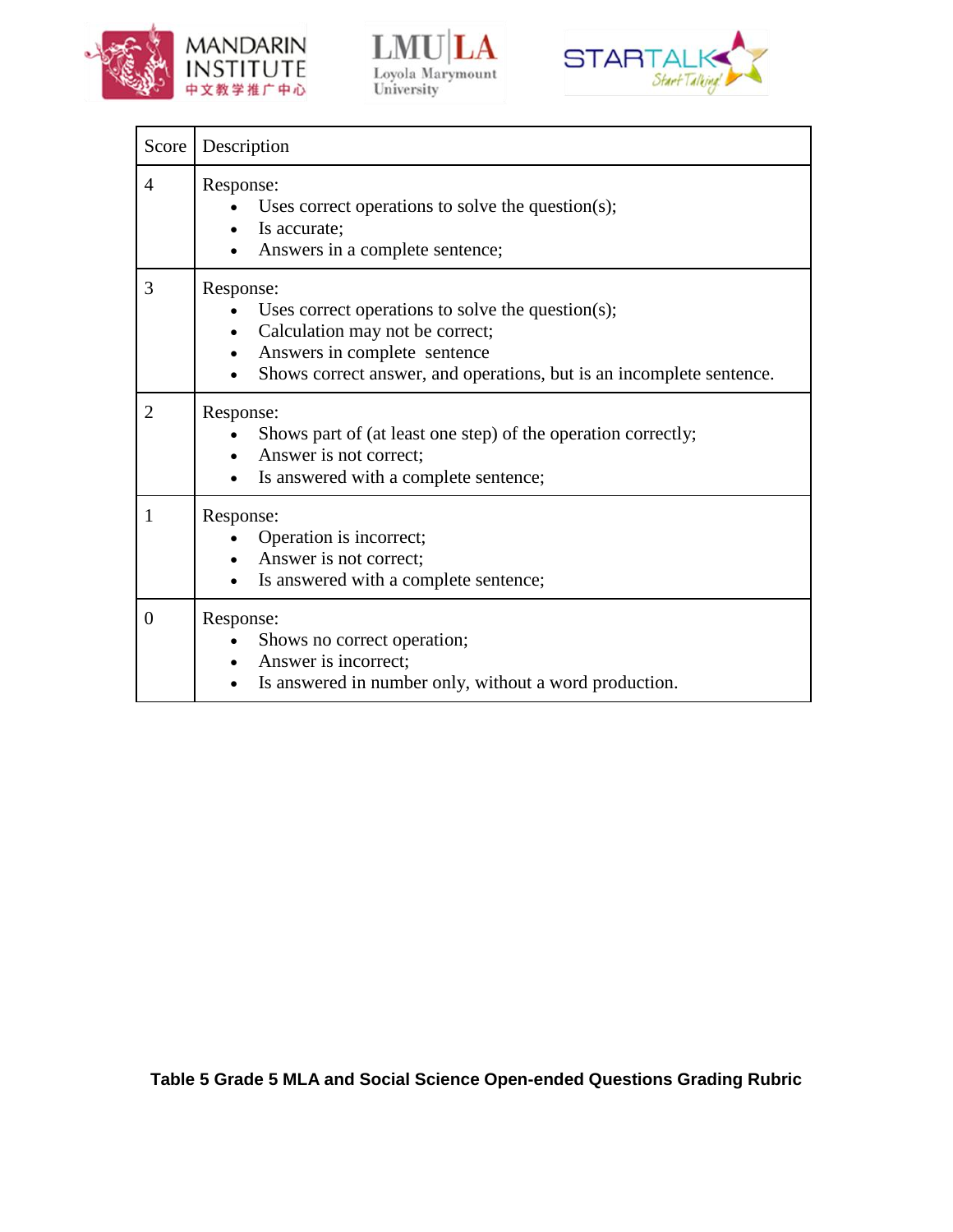





| <b>Score</b>   | <b>Content</b>                                                                                                                                                                                                                                                      | Writing                                                                                                                       |
|----------------|---------------------------------------------------------------------------------------------------------------------------------------------------------------------------------------------------------------------------------------------------------------------|-------------------------------------------------------------------------------------------------------------------------------|
| $\overline{4}$ | The student's response:<br>reflects <b>thorough</b> knowledge of the given<br>reading text<br>fully addresses all parts of the prompt<br>$\bullet$<br>contains accurate detail(s) or evidence<br>related to the text                                                | The student's response:<br>Demonstrates good sentence<br>fluency<br>makes no errors in grammar and<br>characters              |
| 3              | The student's response:<br>reflects <b>general</b> knowledge of the given<br>$\bullet$<br>reading text<br>address all parts of the prompt<br>$\bullet$<br>contains mostly accurate detail(s) or<br>$\bullet$<br>evidence with minimal errors related to the<br>text | The student's response:<br>Demonstrates reasonable sentence<br>fluency<br>Writer makes 1-2 errors in grammar<br>or characters |
| $\overline{2}$ | The student's response:<br>reflects <b>limited</b> knowledge of the given<br>reading text<br>addresses part of the prompt<br>$\bullet$<br>contains some accurate detail(s) or<br>$\bullet$<br>evidence with a few errors related the text                           | The student's response:<br>Demonstrates minimal sentence<br>fluency.<br>Writer makes 3-4 errors in grammar<br>and characters  |
| $\mathbf{1}$   | The student's response:<br>reflects <b>minimal</b> knowledge of the given<br>reading text<br>minimally addresses part of the prompt<br>contains very few accurate detail(s) or<br>$\bullet$<br>evidence with several errors related to the<br>text                  | The student's response:<br>Sentence fluency is lacking<br>Writer makes more than 4 errors in<br>grammar and characters        |
| $\overline{0}$ | The student's response is blank, incorrect, or does<br>not address the prompt.                                                                                                                                                                                      | The student's response is blank, incorrect,<br>or does not address the prompt.                                                |

**Table 6 Grade 5 Math Word Problems Grading Rubric**